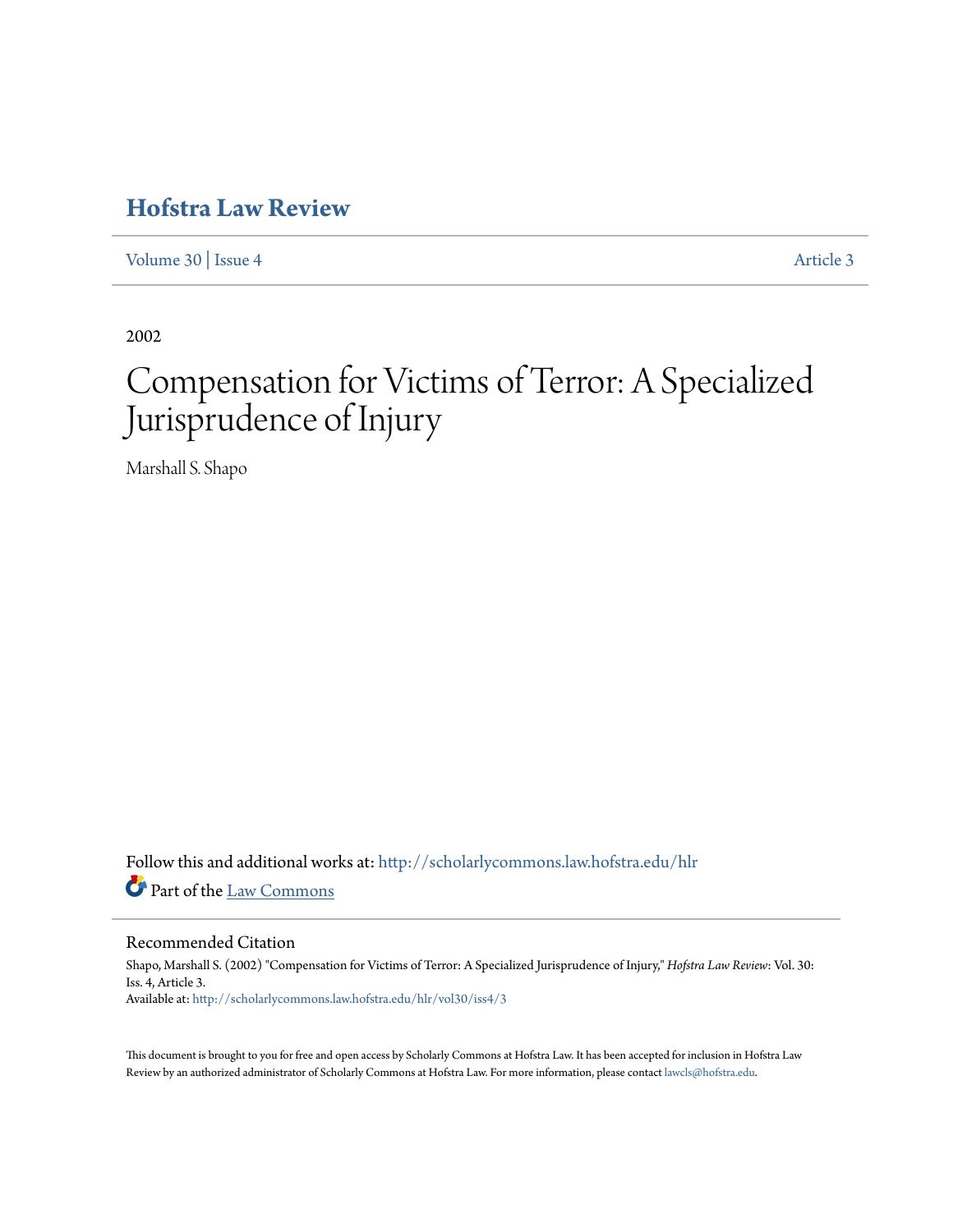# **COMPENSATION** FOR VICTIMS OF TERROR: **A** SPECIALIZED **JURISPRUDENCE** OF INJURY

# *Marshall S. Shapo\**

# I. A JURISPRUDENCE OF INJURY

The attacks of September 11 pose challenges to what I have called our jurisprudence of injury:' a comprehensive, if loosely defined system of law that includes tort, compensation statutes and regulation. The basic tort features of the events are clear. The primary wrongdoers were intentional tortfeasors, of whom the operational villains are dead and their managers as a practical matter unreachable, unless the attacks eventually come to be tied to a government.

One could ascribe negligence to a number of secondary actors in the American private sector and also to the government. Although one may reasonably predict that any negligence of the government would be immunized by the discretionary function exception of the Federal Tort Claims  $Act<sub>1</sub><sup>2</sup>$  this asserted negligence would provide a policy basis for the funding provided by the September 11 Victim Compensation Fund of 2001 ("Fund").3 Further fleshing out the broad spectrum of the jurisprudence of injury, the Fund itself represents, in an extraordinarily complex way, the sort of compensation system that has been primarily associated with workers' compensation. Finally, various regulatory and quasi-regulation issues swirl around the subject after the fact, notably the

Frederic P. Vose Professor, Northwestern University School of Law. This paper was originally delivered at the Conference on the Law and Economics of Providing Compensation for Harm Caused by Terrorism, held in April 2002 at the Georgetown University Law Center.

*<sup>1.</sup> See generally* **ABA SPECIAL** COMM. ON **THE** TORT LIABILITY **SYSTEM,** TOwARDS **A JURISPRUDENCE** OF **INJURY:** THE CONTINUING **CREATION** OF **A SYSTEM OF SUBSTANTIVE JUSTICE IN** AMERICAN TORT LAW (1984) [hereinafter **JURISPRUDENCE** OF INJURY].

*<sup>2.</sup> See* 28 U.S.C. § 2680(a) (2000).

*<sup>3.</sup> See* Air Transportation Safety and System Stabilization Act, Pub. L. No. 107-42, §§ 401- 409, 115 Stat. 230, 237-41 (2001) [hereinafter Air Safety Act].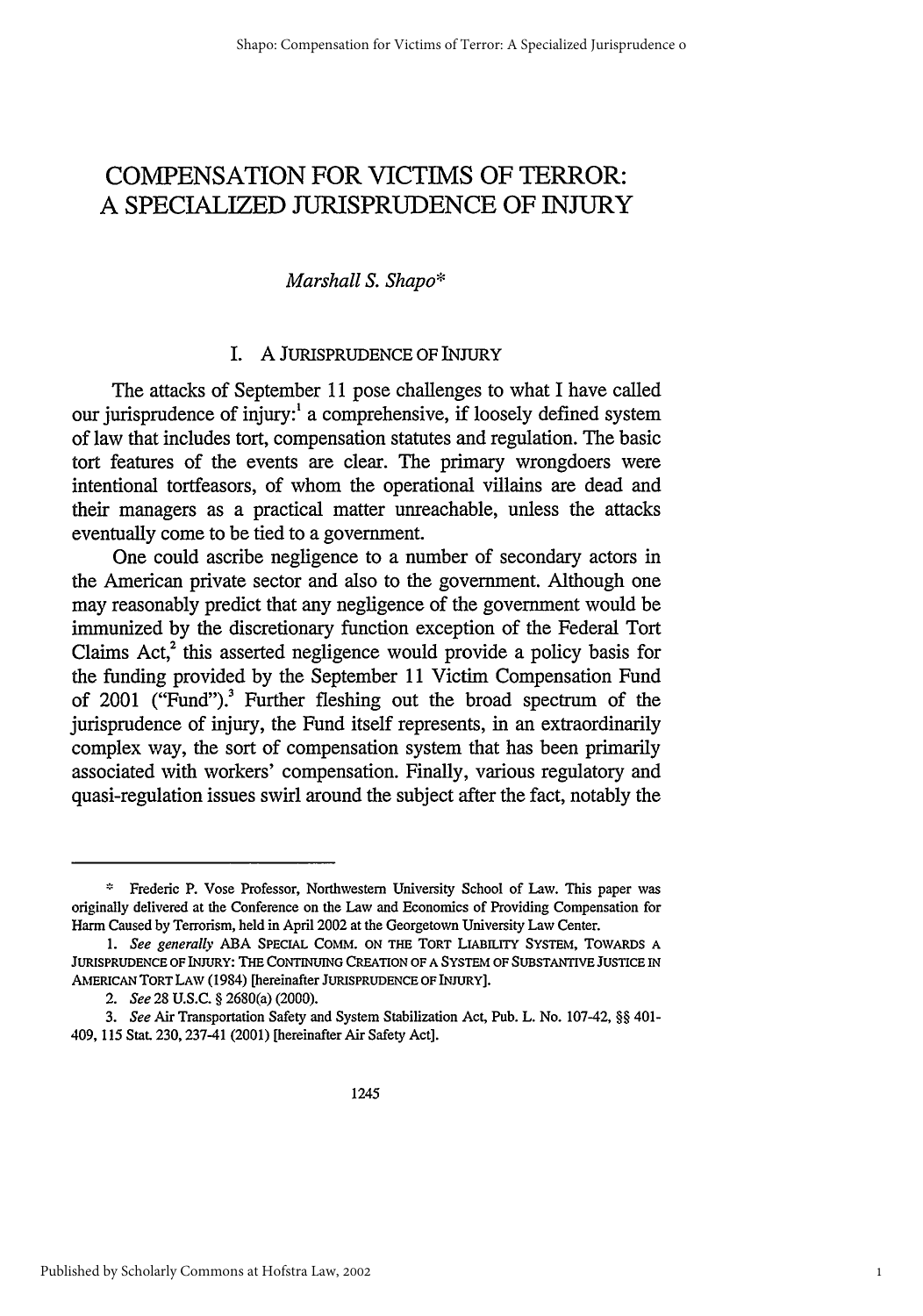question of how much the government should be involved in providing security against terrorists—in this case, airport security.

Complicating the analysis is what I have called, in another connection, the Problem of the Missing Tsar.<sup>4</sup> Ideally, we might desire a sovereign who would make decisions on both an overall basis and a dayto-day basis about how the consequences of personal injuries are to be allocated among various social institutions. It is true that all of our traditions---philosophical as well as practical---militate against having a Tsar. What is striking about the legislation setting up the Fund, however, is that, in fact we have created a sub-Tsar for the event: the Special Master.<sup>5</sup>

A global challenge to a targeted fund of this sort inheres in the compassionate desire to create a comprehensive umbrella for a wide range of misfortunes. At the other pole is the instinct to decentralize the allocation of injury costs as much as possible to those who cause injuries, and, where they have any responsibility for injuries, to the victims. Thus, our desire for large public policy solutions, of which the most comprehensive injury compensation plan on the planet is the New Zealand solution,<sup>6</sup> is forever at war with a highly focused tort way of doing things.7 The events of September 11 put these philosophical issues to a grisly test.

This Article focuses on the Fund, which is one title of a broader statute, the Air Transportation Safety and System Stabilization Act.' I shall be commenting on what Congress may have been thinking when it hurriedly passed this legislation, which is dated just eleven days after the horrific events in question. And I shall suggest some other rationalizations for this unique statute, including its specific combination of wealth transfers and liability limitations.

## II. THE EVENTS

Let us briefly rehearse the facts of September 11 as they would appear in the narrow terms of the common law. The events in question arose out of a carefully planned set of intentional torts. Persons who

*<sup>4.</sup> See* Marshall **S.** Shapo, *Tort Reform: The Problem of the Missing Tsar,* **19** HOFSTRA L. REV. **185, 185 (1990).**

*<sup>5.</sup> See* Air Safety Act, *supra* note **3,** § 404(a).

**<sup>6.</sup>** For a summary **by** a knowledgeable observer, see Sir Geoffrey Palmer, *The New Zealand Experience,* **15 U. HAWAII** L. REV. 604 **(1993).**

*<sup>7.</sup> See, e.g.,* **JURISPRUDENCE** OF **INJURY,** *supra* note **1,** at **10-187-10-192** (summarizing the relationship of tort to other systems of compensation and regulation).

*<sup>8.</sup> See* Air Safety Act, *supra* note **3,** §§ 401-409.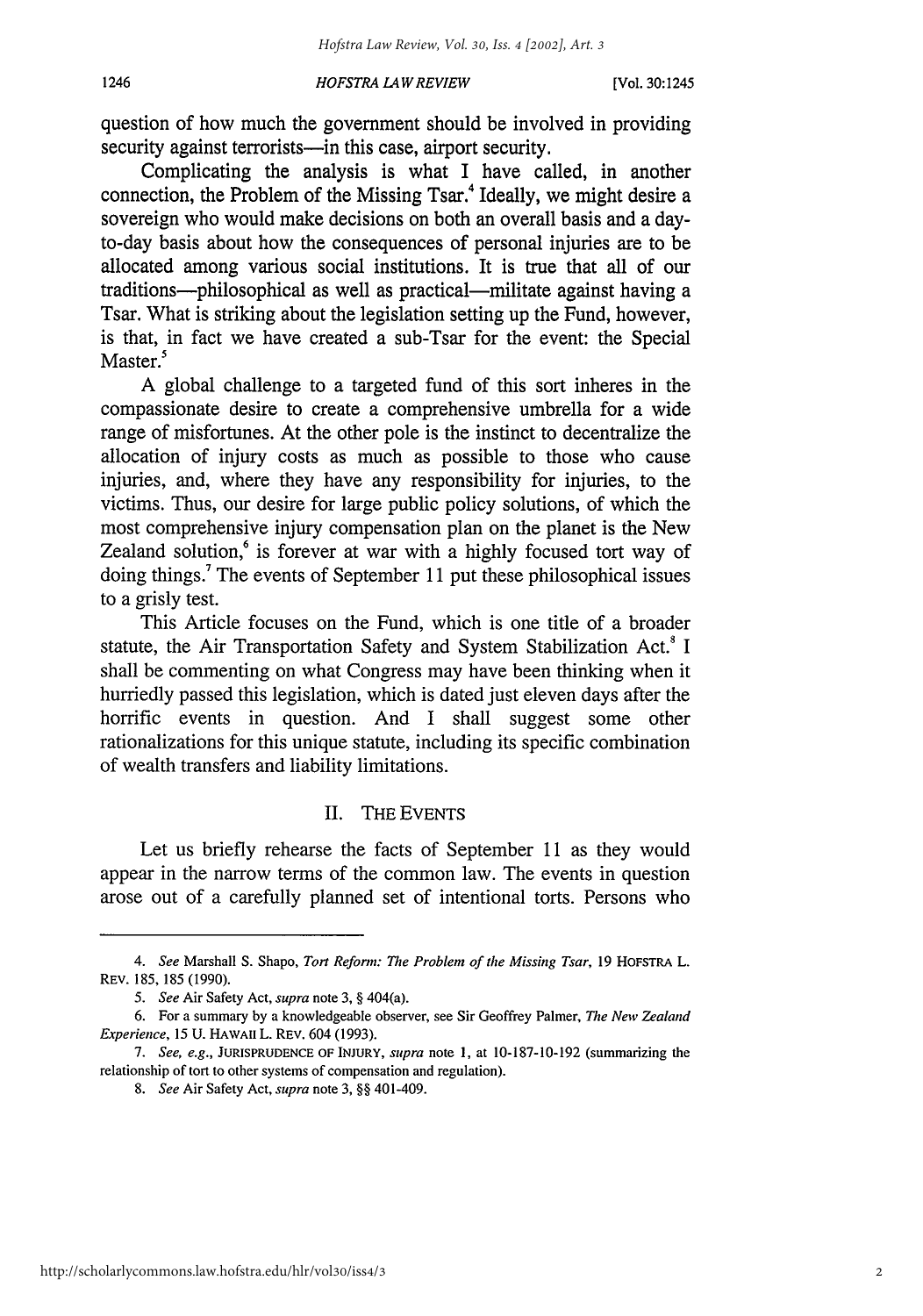#### *JURISPRUDENCE OF INJURY* 2002]

were literally troglodytes, halfway around the world, conceived a massive series of trespasses and batteries with the purpose of inflicting emotional distress not only on victims but on the nation as a whole. As this is written, it is not beyond the realm of possibility that there may be some involvement of actual governments, in addition to unofficial organizations, in these events. If that were the case, there would be a potential to impose an international form of tort liability against those governments<sup>9</sup> as well as, theoretically, against individuals and nongovernmental groups.<sup>10</sup>

From a domestic law point of view, however, the principal bases for tort liability lie in a set of possible negligences-or even strict liabilities-that might be taxed to various actors. These include private providers of security, whose alleged carelessness in hiring and carrying out their duties would appear to present a prima facie case of negligence. Those front-line negligent tortfeasors, however, are likely to be unsuable for anything like the amounts at stake.

More practical potential defendants are the airlines, who contracted with the security organizations, and who had independent responsibilities of care to their passengers and to others who would prove to be in harm's way. The carriers at least have much more capacious pockets than the security firms. They are also the beneficiaries of the immunity provided by the waiver requirements the statute imposes on those who take advantage of the compensation system established for the victims of the attacks."

Another group of private parties that might be defendants is the makers of the airplanes, who could be alleged to have provided inadequate security for the flight deck. Finally, a possible defendant is the Government, whose agents possessed fragments of information that, in retrospect, could be taken to generate duties to prevent these deadly acts, with the variety of risks they presented to many interests.

I set against this background of legal theory a few personal anecdotes that have policy relevance to a day on which Americans will always remember where they were when they heard the news. As members of my law school community gathered in the school atrium

**<sup>9.</sup>** See, e.g., The Foreign Sovereign Immunities Act of **1976, 28 U.S.C.** § 1605(a)(5) (1994 **&** Supp.) (providing for damage actions "against a foreign state for personal injury or death, or damage to or loss of property, occurring in the United States and caused **by** the tortious act or omission of that foreign state" or its officials or employees).

*<sup>10.</sup> See* **18 U.S.C.** § 2333(a) (2000) (stating that "[a]ny national of the United States injured in his or her person, property, or business **by** reason of an act of international terrorism, or his or her estate, survivors, or heirs, may sue therefor in any appropriate district court of the United States").

*<sup>11.</sup> See* Air Safety Act, *supra* note **3,** § 405(c)(3)(B)(i).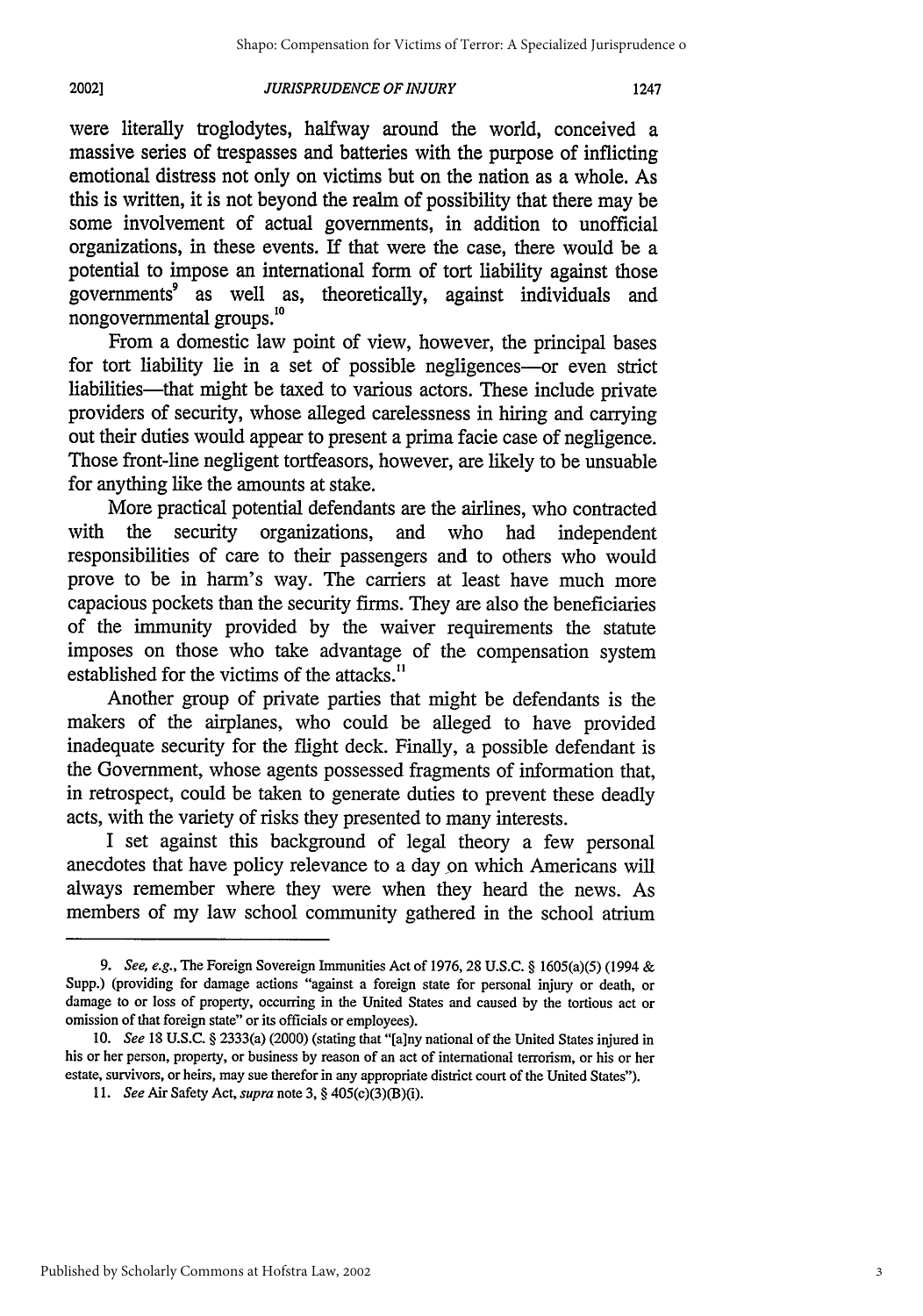during the first hours after the attacks, I encountered a woman who I recognized as a member of the torts class that had just begun for the term. We chatted briefly about the possible effects of the events on civil liberties. The next morning I encountered her again and she mentioned that she had been acquainted with a young man who had been a leader of the passengers' heroic stand against the hijackers on the Pennsylvania flight. That morning I also received an e-mail from another member of the class who told me that he would not be in class for some days because he had gone to New York City to see his orthodontist, and could not get a return flight. He reported that his plane had landed at La Guardia airport at precisely 9:00 a.m. just as the attacks were in progress.

A fellow synagogue member of one of my sons, who lives in Northern Virginia, crawled from the wreckage of the Pentagon. A friend and former professional colleague of my other son, who lives in Illinois, was the recently appointed director of the New York Port Authority. He did not escape from his office in the eyrie of one of the Twin Towers. I record these stories purely as illustrations of the radiations of these events throughout the polity--examples of how in a dreadfully fortuitous way they tended, at least pro tem, to make that fragmented collection of a quarter billion people into a community.

# III. THE LEGISLATIVE RESPONSE

Congress' response focused on those who died or were physically injured by the attacks.<sup>12</sup> The legislation setting up the Fund<sup>13</sup> provides a virtual textbook of leading issues in contemporary injury law:

It establishes a nontort alternative for "any individual (or relatives of a deceased individual) who was physically injured or killed as a result" of the attacks.<sup>14</sup> This alternative is a specialized compensation system under the administration of the Special Master.<sup>15</sup>

"[T]he Special Master shall not consider negligence or any other theory of liability,"<sup>6</sup> and "may not include amounts for punitive damages in any compensation paid."<sup>17</sup>

A remarkable subsection declares that "the amount of compensation to which the claimant is entitled" shall be "based on the harm to the

<sup>12.</sup> *See id.* **§** 403.

<sup>13.</sup> *See id. §§* 401-409.

<sup>14.</sup> *Id. §* 403.

<sup>15.</sup> *See id.* **§** *404.*

<sup>16.</sup> *Id.* § 405(b)(2).

<sup>17.</sup> *Id. §* 405(b)(5).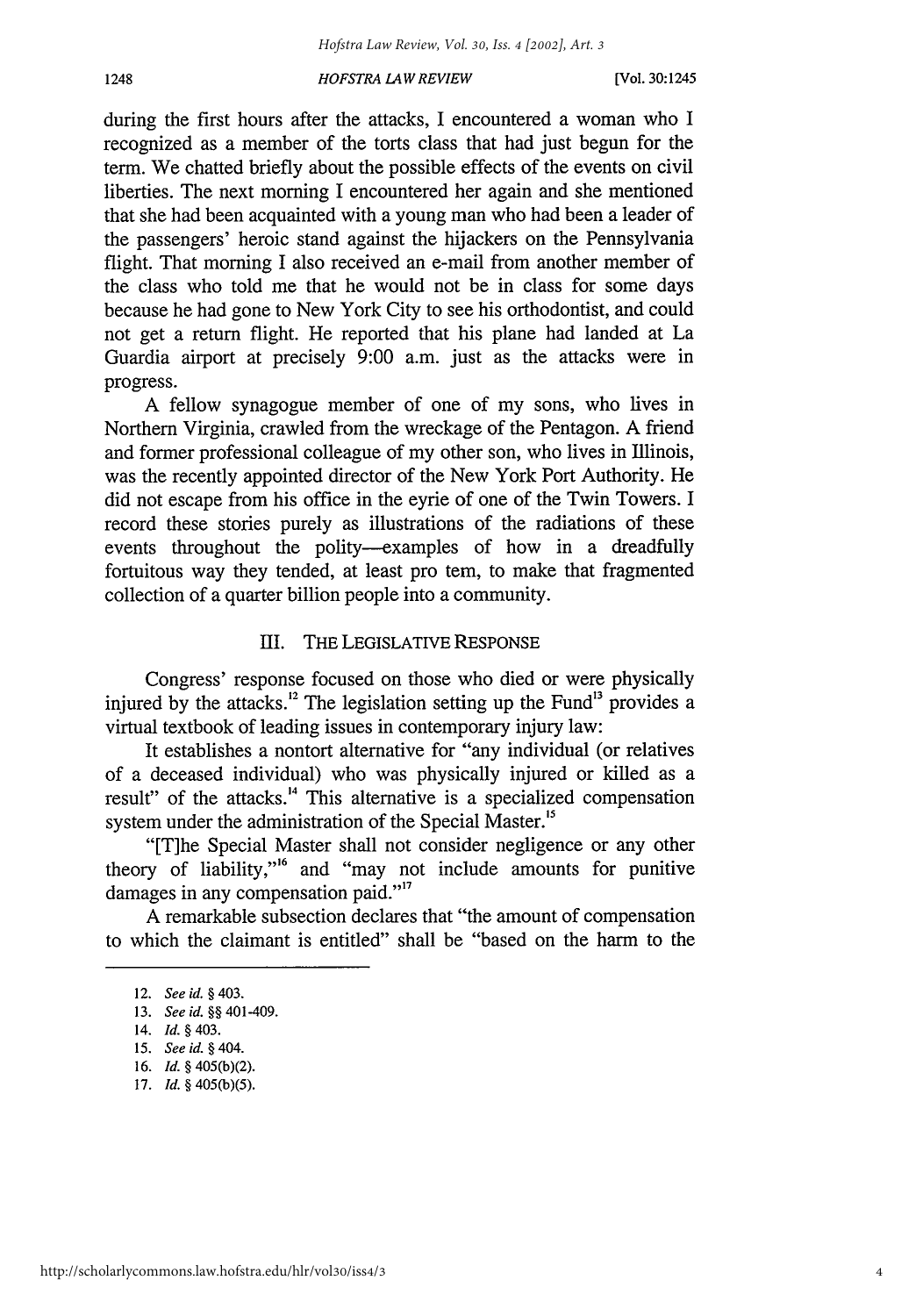#### *JURISPRUDENCE OF INJURY* 2002]

1249

claimant, the facts of the claim, and the individual circumstances of the claimant."<sup>18</sup>

"The Special Master shall reduce the amount of compensation ... by the amount of the collateral source compensation the claimant has received or is entitled to receive .... **19**

Collateral sources to be deducted from payments under the program include "life insurance, pension funds, death benefit programs, and payments by Federal, State, or local governments related to" the attacks.<sup>20</sup>

The waiver of the right to file civil actions for those who submit claims under the Fund "does not apply to ... civil action[s] to recover collateral source obligations.'

A claimant who submits a claim for compensation "waives the right to file a civil action ... for damages sustained as a result of' the attacks.<sup>22</sup>

For those who elect to sue carriers, there will be "a Federal cause of action" that "shall be the exclusive remedy for damages arising out of' the attacks, $^{23}$  and the liability of the carriers for both compensatory and punitive damages "shall not be in an amount greater than the limits of the liability coverage maintained by the air carrier."<sup>24</sup>

With a swiftness matched to the occasion, the Department of Justice in consultation with the Special Master, who was appointed on November 26, 2001, moved to establish a detailed set of rules for the administration of the Fund. The rules, originally promulgated in the form of an Interim Final Rule on December 21, 2001, $^{25}$  include the following provisions as augmented in the Final Rule published on March  $13, 2002:^{26}$ 

"Eligible claimants" include those present at the attack sites "at the time of or in the immediate aftermath of the crashes ... who suffered

21. *Id.* § 405(c)(3)(B)(i).

26. *See* Final Rule, September 11th Victim Compensation Fund of 2001, 67 Fed. Reg. 11,233 (Mar. 13, 2002) (to be codified at 28 C.F.R. pt. 104) [hereinafter Final Rule].

<sup>18.</sup> *Id.* § 405(b)(1)(B)(ii).

<sup>19.</sup> *Id.* § 405(b)(6).

<sup>20.</sup> *Id. §§* 405(b)(6), 402(4).

<sup>22.</sup> *Id.*

<sup>23.</sup> *Id. §* 408(b)(1).

<sup>24.</sup> *Id. §* 408(a).

**<sup>25.</sup>** *See* Interim Final Rule, September 1 Ith Victim Compensation Fund of 2001, 66 Fed. Reg. 66,282 (Dec. 21, 2001) (to be codified at 28 C.F.R. pt. 104) [hereinafter Interim Rule]. Unless otherwise indicated, all subsequent citations are to this Interim Final Rule.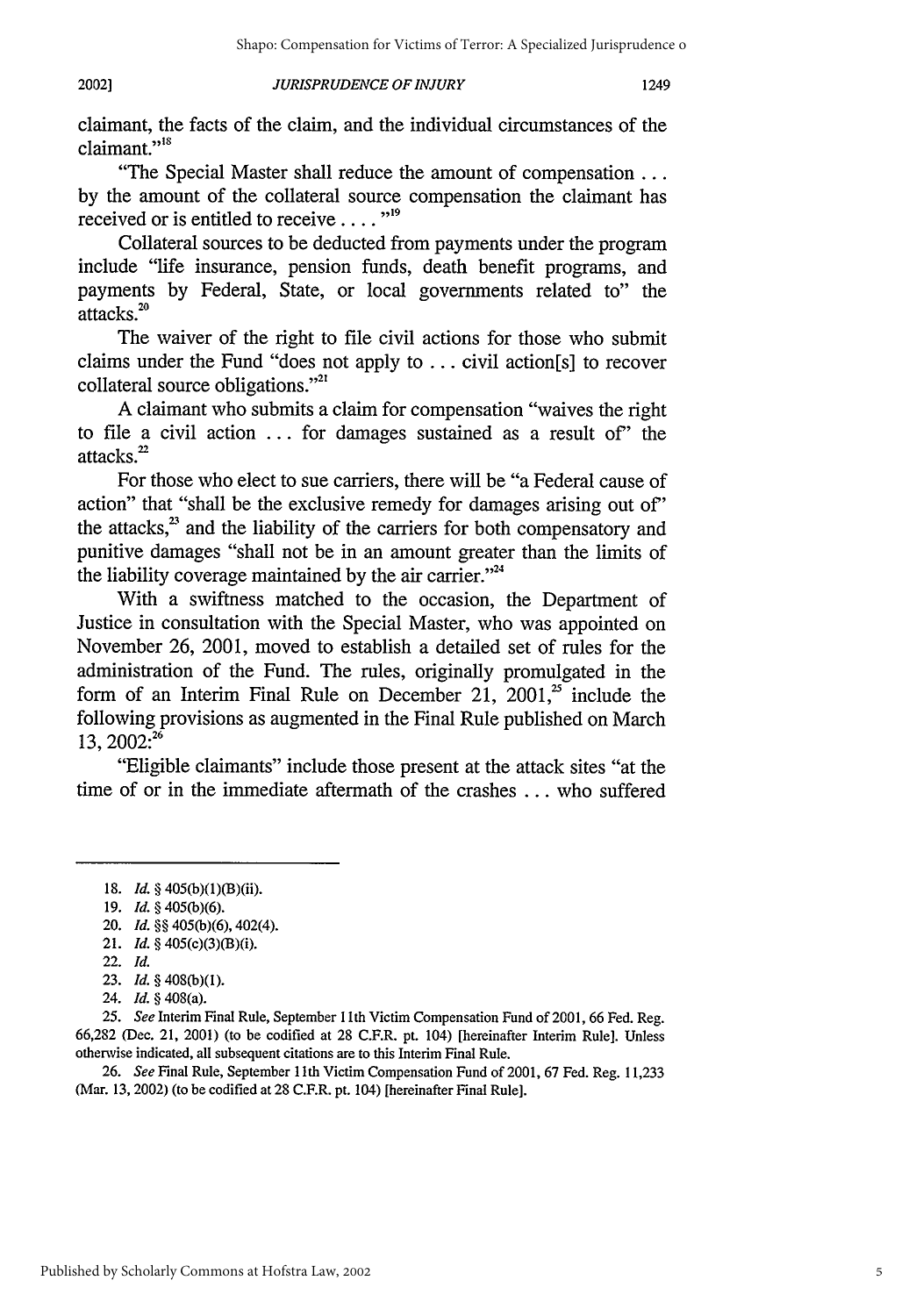physical harm" and the personal representatives of those who died on any of the four hijacked planes or at any of the attack sites. $27$ 

The Special Master "shall take into consideration" "individual circumstances" that "may include the financial needs or financial resources of the claimant or the victim's dependents and beneficiaries."<sup>28</sup>

Before the deduction of collateral sources, no compensation award could be "less than \$500,000" where a decedent had a spouse or dependent or \$300,000 in the case of a decedent "who was single with no dependents."<sup>29</sup>

In the case of decedents "who did not have any prior earned income, or who worked only part time outside the home," economic loss could be calculated "with reference to replacement services and similar  $\frac{30}{2}$  measures."<sup>30</sup>

"The presumed non-economic losses for decedents" would be "\$250,000 plus an additional \$100,000 for the spouse and each dependent of the deceased victim."<sup>31</sup>

"[T]he United States shall be subrogated to all potential claims against third party tortfeasors of any victim receiving compensation from the Fund." $32$ 

# IV. PROBLEMS IN ADMINISTRATION AND PUBLIC PERCEPTION

The statute and the rules, drafted under the pressure of public outrage at the events and compassion for the plight of the survivors, generated some difficult problems in practical administration as well as public relations. As the New Year dawned, there were reports about the reluctance of potentially eligible people to sign on as beneficiaries of the Fund.<sup>33</sup> Television news clips captured the discomfort of the Special Master, the very able and experienced Washington lawyer Kenneth Feinberg, as he faced emotional criticisms by survivors.<sup>34</sup> The survivors complained of such features of the Fund as the \$250,000 cap on noneconomic damages." A New York City police officer whose wife died in the attacks told Mr. Feinberg at a meeting with victims, "'I feel

<sup>27.</sup> Interim Rule, *supra* note 25, §§ 104.2(a)(1)-(3). at 66 Fed. Reg. 66,282.

<sup>28.</sup> *Id. §* 104.41, at 66 Fed. Reg. 66,286.

<sup>29.</sup> *Id.*

<sup>30.</sup> *Id. §* 104.43(c).

<sup>31.</sup> Final Rule, *supra* note **26,** § 104.44, at 66 Fed. Reg 11,246.

<sup>32.</sup> Interim Rule, *supra* note 25, § 104.63, at 66 Fed. Reg. 66,287.

<sup>33.</sup> *See, e.g., Evening News* (CBS television broadcast, Jan. 18, 2002).

<sup>34.</sup> *See, e.g., Good Morning America* (ABC television broadcast, Jan. 22, 2002).

<sup>35.</sup> *See* Milo Geyelin, *Criticism of Sept. 11 Victims' Fund Sparks Backlash,* WALL **ST. J.,** Jan. 23, 2002, at B1.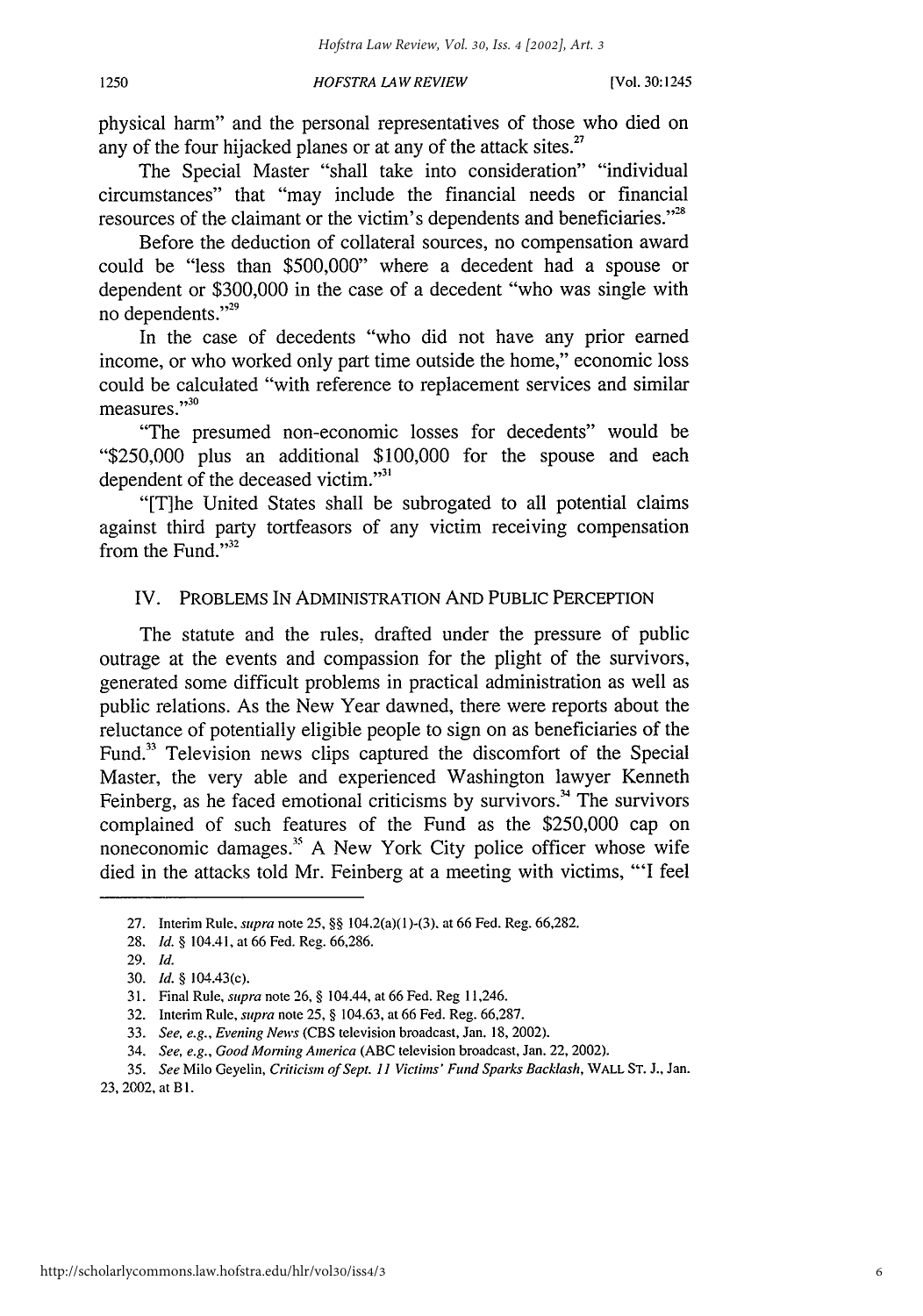20021

### *JURISPRUDENCE OF INJURY*

your offer spits on my wife, my mother-in-law and my father-in-law,"' saying that he had to watch his in-laws "'pop pills just to get through the  $day.^{"36}$ 

At the same time, criticism mounted from those vexed with what they considered the avarice of the victims' families. One viewer wrote an officer of a victim advocacy group, "'[i]f \$1.6 million isn't enough for you, then I hope you rot in hell."<sup>37</sup> Another letter writer said, "'[w]e feel your grief, really,"' but "'I'm just wondering if we have to feel your greed, too."<sup>38</sup> A particularly graphic example of the almost tawdry mediaizing of the issue was a full color picture that occupied most of the front page of the *Chicago Sun-Times.39* The photograph was of sixteen women, pregnant on September 11, whose husbands died in the attacks.<sup>40</sup> These widows, most of them smiling broadly with their infants in their arms, appeared surrounding a radiantly smiling Diane Sawyer, anchor person for **ABC."** A Chicago computer consultant, interviewed by a reporter on State Street, declared that "'a little bit of this is becoming a money grab .... How you die and when you die is somehow becoming worth more money. I don't think we're giving \$1.6 million to the families of soldiers killed in Afghanistan."<sup>12</sup>

Even within the narrow topic addressed here, Osama bin Laden had created a problem for Solomon. Indeed, it was one that went far beyond deciding what to do with one baby in a controversy between two women. It required a consideration of the traditional rationales of tort law, of the bases for fashioning specialized compensation systems, and of the overarching problem of how society should respond to misfortunes generally.

# V. THE GOALS OF LAW AND POLICY

When we analyze policy questions both molar and molecular, $43$  our scholarly traditions teach us to look for the major premise. What are the goals of law and policy in determining society's responses to the attacks of September 11? One orthodox form of analysis indicates that a

<sup>36.</sup> *Id.*

<sup>37.</sup> *Id.*

**<sup>38.</sup>** *Id.*

<sup>39.</sup> *See Victims' Families Face Backlash,* CH. SuN-TIMEs, Jan. 24,2002, at 1.

<sup>40.</sup> *See id.*

<sup>41.</sup> *Seeid.*

<sup>42.</sup> Art Golab, *Victims Fund Raises Ire: Backlash Hits Victims' Kin,* CHI. **SUN-TIMEs,** Jan. 24,2002, at 18.

<sup>43.</sup> The dichotomy is Holmes', in *Southern Pacific Co. v. Jensen,* 244 U.S. 205,221 (1917).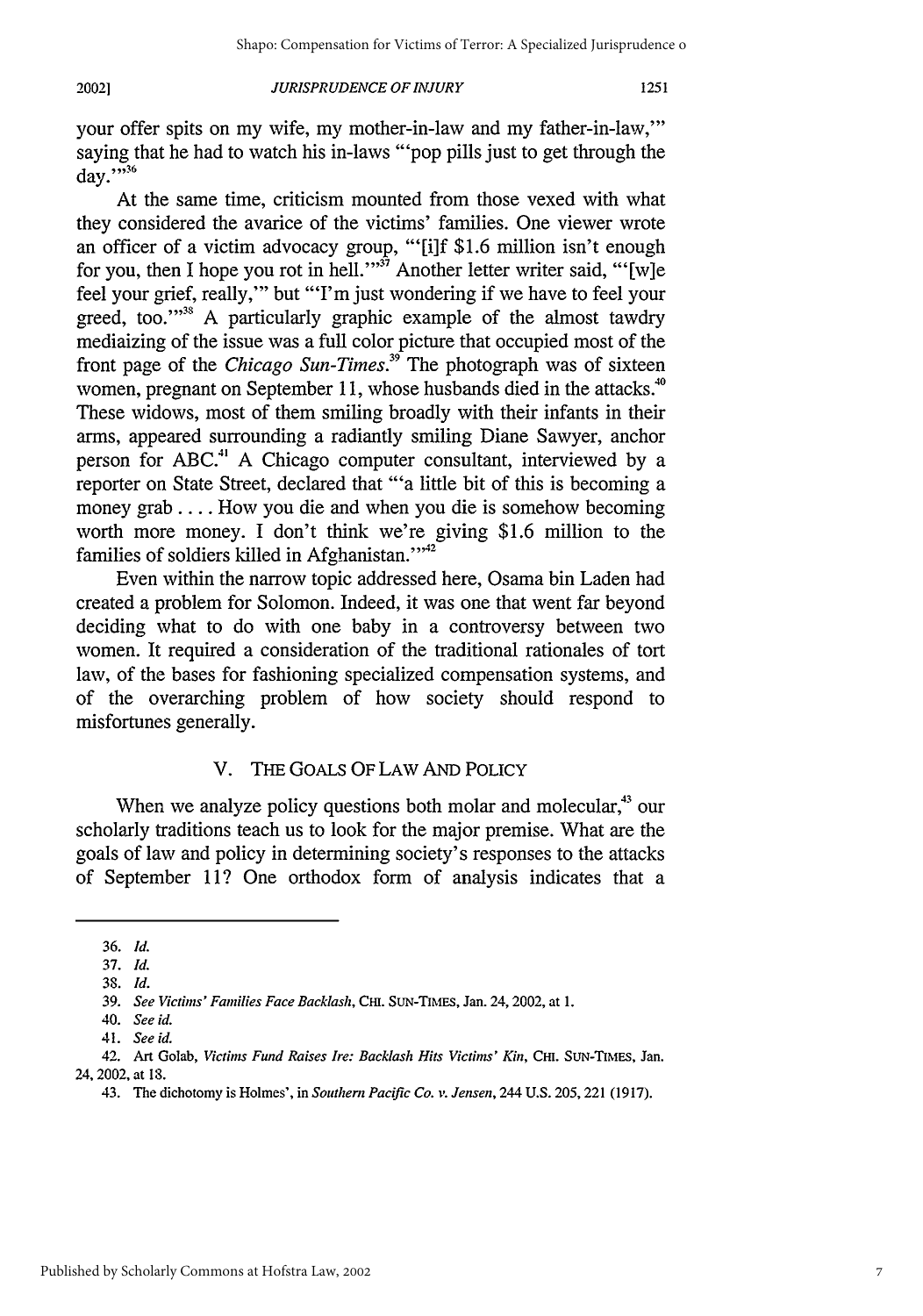principal goal of injury law is the control of behavior that creates risks.<sup>44</sup> Interestingly, the deterrence function indirectly provided by the statute requires initiation by claimants who elect to bring private actions. If one assumes that allowing suits against carriers and their agents would lead to efficient levels of risk-taking, the statute creates an intriguing wrinkle on the usual criticism of the "negligence lottery." In this context, whatever social dicing there is depends on the decisions of individual claimants about whether to seek compensation from the Fund, or to exercise their common law rights to sue the airlines.

It is relevant here to refer to the very first section of the overall statute, which as noted is called the Air Transportation Safety and System Stabilization Act, and of which Title I is labeled "Airline Stabilization."<sup>45</sup> That section provides for federal compensation for air carriers, implemented by the President, "in an aggregate amount equal to \$5,000,000,000 for ... direct losses incurred beginning on September 11, 2001, by air carriers as a result of any Federal ground stop order" and subsequent orders of that sort.<sup>46</sup> This amount also covers "the incremental losses incurred beginning September 11, 2001, and ending December 31, 2001, by air carriers as a direct result of such attacks."<sup>47</sup> Thus, typifying a public choice approach, Congress pays off the airlines for their misfortunes as a result of the attack; under the same statutory roof, it also leaves open a litigation avenue for injured persons and survivors that presumably would have the incidental result of making the airlines more careful.

The legislation manifests several specific purposes. But intuition suggests that, fashioned in the emotional aftermath of the attacks, the statute also reflects an unfocused desire to strike out against a particularly awful set of life's misfortunes, events burdening the national soul with a recognition that retribution is not available on behalf of the victims-or the nation-in any tit-for-tat manner. The statute thus is both a symbol of displaced vengeance and a marker of social compassion. At the very outset of the Special Master's statement attached to the Interim Final Rule for the Fund, he refers to the Fund as "an unprecedented expression of compassion on the part of the American people to the victims and their families devastated by the horror and the tragedy of September 11."<sup>48</sup>

1252

<sup>44.</sup> *See, e.g.,* **JURISPRUDENCE** OF INJURY, supra note **1,** at 4-3-25.

<sup>45.</sup> *See* Air Safety Act, *supra* note 3.

<sup>46.</sup> *Id.* § 101(a)(2).

<sup>47.</sup> *Id.* § 101(a)(2)(B).

<sup>48.</sup> Interim Rule, supra note 25, at 66 Fed. Reg. 66,274.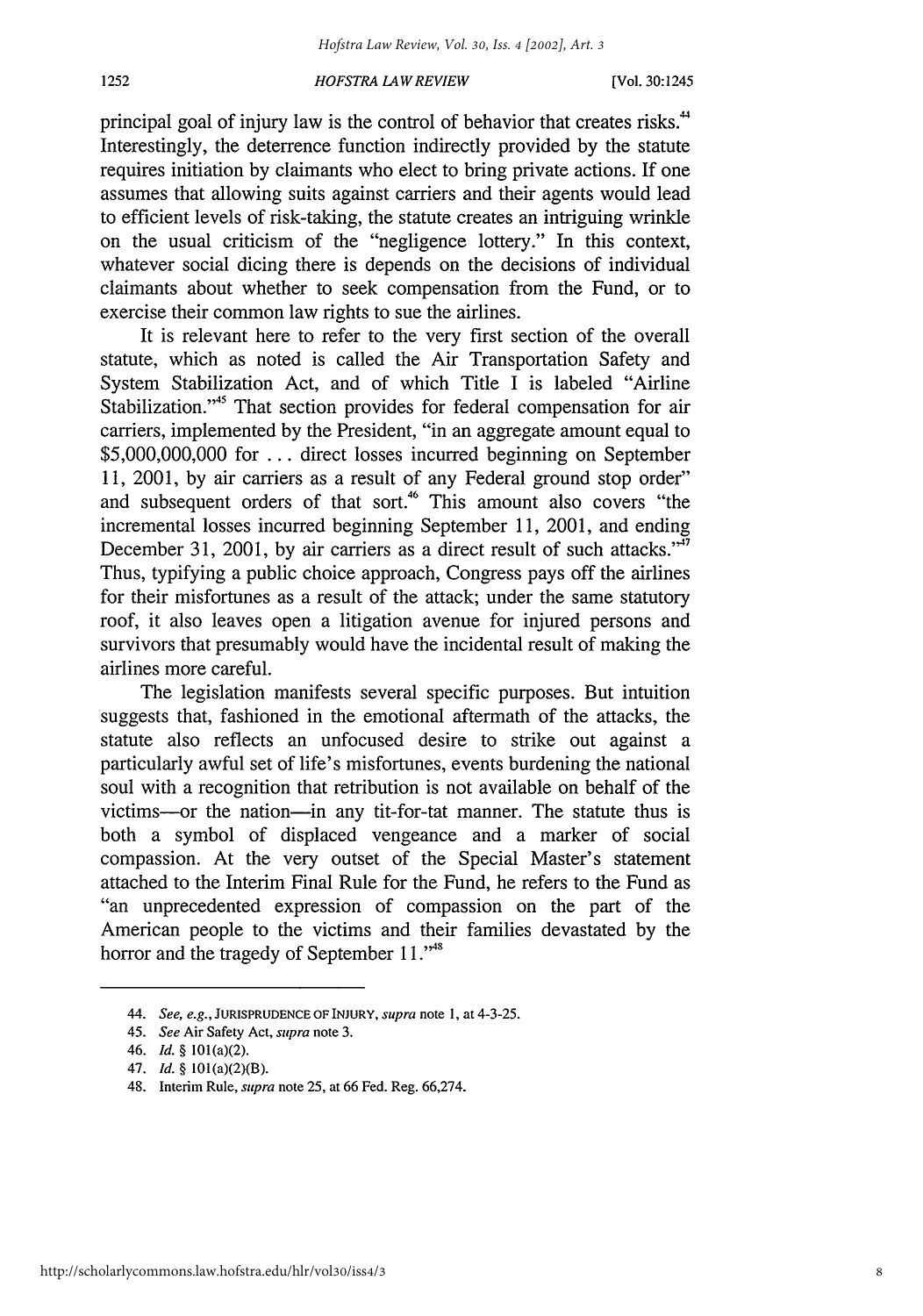#### 20021

### *JURISPRUDENCE OF INJURY*

The use of law-any kind of law-as a deterrent is imprecise at best.<sup>49</sup> Because of that inexactitude, dependence on deterrence as the centerpiece of tort rationales constantly runs the risks of both under- and over-deterrence. Those difficulties find a close parallel within injury law in problems of under- and over-compensation. In traditional analysis, fairness of compensation is the other principal pillar of injury law alongside deterrence. Suits against the carriers, in the view of some, would provide some corrective justice in favor of the victims and survivors. However, the enactment of the compensation legislation obviously is aimed at fairness in the round-at a kind of distributive justice in a situation where the concept of justice is multifaceted.

In theory, Congress might have begun the legislative process by viewing itself as a think tank, dedicated to cogitating on the human toll of the attacks in the broad context of how society allocates life's burdens, including the burdens of death and injury, in general. However, Congress did not have that meditative luxury. And even if it had, it would have been sensitive to the problem of the Tsar; it would have recognized that it is not at all likely that it will enact a fully articulated, comprehensive compensation system for all kinds of misfortune. Therefore, in deciding to allocate federal funds to the victims, Congress made a pragmatic decision to carve out these particular events from all the rest of life's misfortunes for which some remedy can be provided by dollars. In this regard, it is noteworthy that the victim compensation part of the statute "constitutes budget authority in advance of appropriations Acts and represents the obligation of the Federal Government to provide for the payment of amounts for compensation under this title."<sup>50</sup>

With respect to those who choose to take advantage of federal funding and thus to waive any tort actions, Congress made a number of rough-and-ready judgments. These judgments reflect many of the crosscurrents that run through our law of injuries, including the common law of torts and the development of statutory compensation systems.

The decision to enact a no-fault system is one of the most important of these choices. We should note the contrast between this no-fault scheme and that of workers' compensation. Even at the time that the states adopted the workers' compensation model to deal with the

<sup>49.</sup> **Cf.** Moisan v. Loftus, 178 F.2d 148, 149 (2d Cir. 1949). In this opinion, which implicitly emphasizes the limits of the formula in *United States v. Carroll Towing Co.,* 159 F.2d 169, 173 (2d Cir. 1947), Learned Hand notes the "illusory" nature of quantitative estimates of the factors most often crucial to issues of negligence. *See* id. I am grateful to Chris Montroy for calling this case to my attention.

**<sup>50.</sup>** Air Safety Act, *supra* note 3, § 406(b).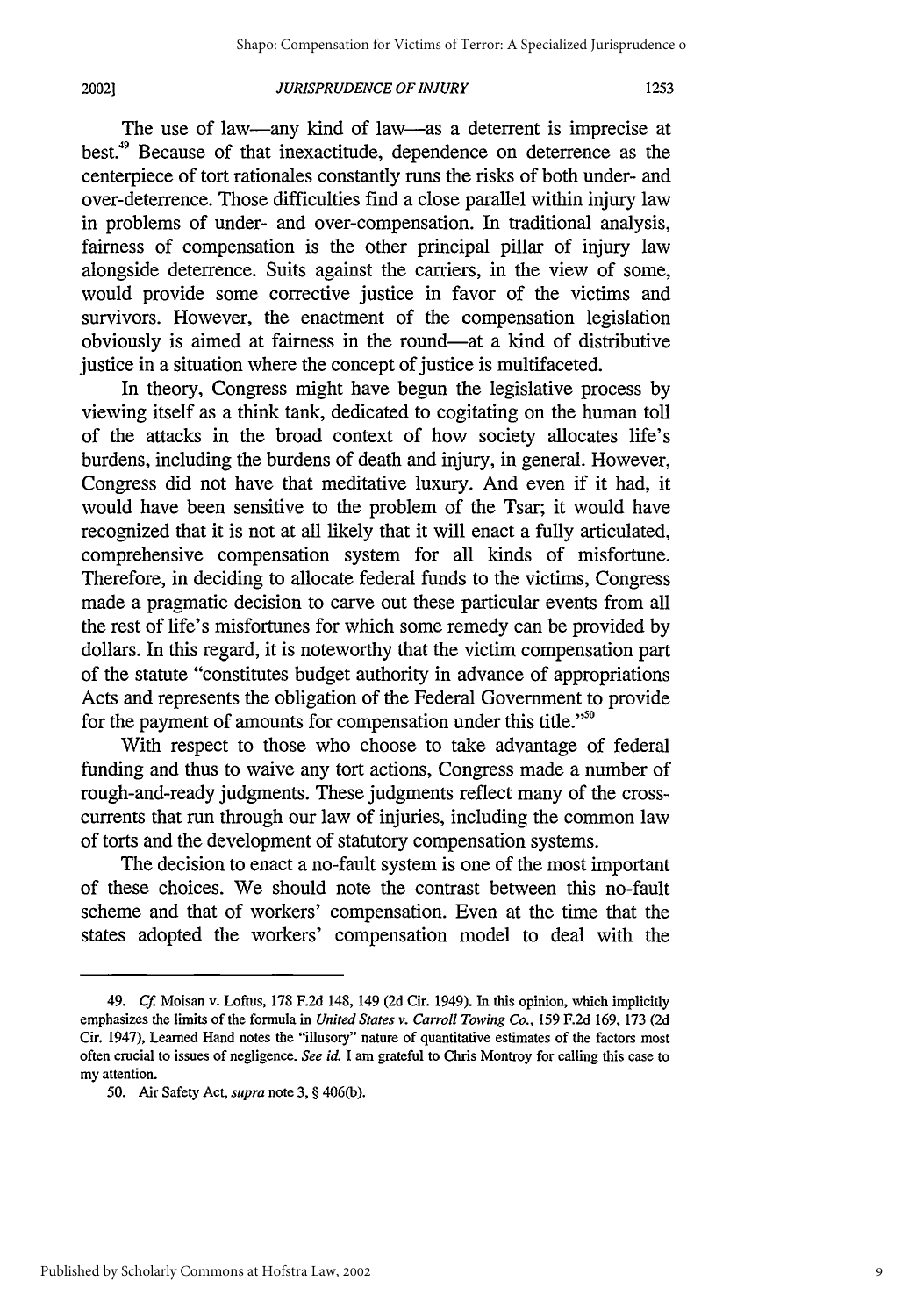#### *HOFSTRA LA IV REVIEW*

problem of industrial injuries, there was at least a real possibility of a tort action against a known defendant, who was directly responsible for the injuries in question. By comparison, any fault of potential domestic defendants in the case of the attacks is a fault that derives only from the crimes of third parties who are either dead or extremely elusive.

The decision to leave to claimants the choice of an assured compensation payment from federal funds or the gamble of a torts suit is not a unique one,<sup>51</sup> although this surely is not the approach of the workers' compensation model. Again, the comparison with that system is interesting. Workers' compensation is, in the main, an exclusive remedy, with its exclusivity justified on the basis of a well-known quid pro quo: plaintiffs give up the tort action, tied as it is to the handicaps of contributory negligence and assumption of risk, in exchange for a relatively assured, but often less lucrative, payment. By comparison, the Fund legislation offers legal consumerism in the hyper mode. Although the suit against the carriers is an exclusive remedy within the category of civil actions, it is only one of two full alternative remedies.<sup>52</sup> Wildly differing metaphors may apply: the consumer gets to play one of two games available in the casino-or gets to pick from either of two sections of the supermarket. These crass presentations of the issue simply underline the leeway to indirectly influence the choice of social policy that Congress has given to potential claimants.

In addition to the straight subsidy provided the airlines for both direct and incremental losses, $53$  and the compelled waiver of civil actions imposed on those who elect compensation from the Fund,<sup>54</sup> the carriers received yet another benefit from the Fund section of the legislation. This is the provision on liability actions that caps "liability for all claims, whether for compensatory or punitive damages" at the "limits of the liability coverage maintained by the air carrier."<sup>55</sup> That provision is an anomaly where traditional tort law is concerned. In fact, it is a very different kind of cap than those that typically appear in tort-reform legislation and proposals, which focus on damage amounts for noneconomic losses and punitive damages. Those types of caps essentially define, if arbitrarily, what losses are. By comparison, the

*<sup>51.</sup> See, e.g.,* Allison v. Merck & Co., 878 P.2d 948, 960-61 (Nev. 1994) (holding no preemption of suit for vaccine-caused injuries by National Childhood Vaccine Injury Act of 1986. 42 U.S.C. 300aa-I 1-15 (Supp. 1992)).

<sup>52.</sup> *See supra* text accompanying notes 14-15.

*<sup>53.</sup> See* Air Safety Act, *supra* note 3, § 101(a)(2)(A)-(B).

*<sup>54.</sup> See id.* § 405(c)(3)(B)(i).

*<sup>55.</sup> Id.* § 408(a).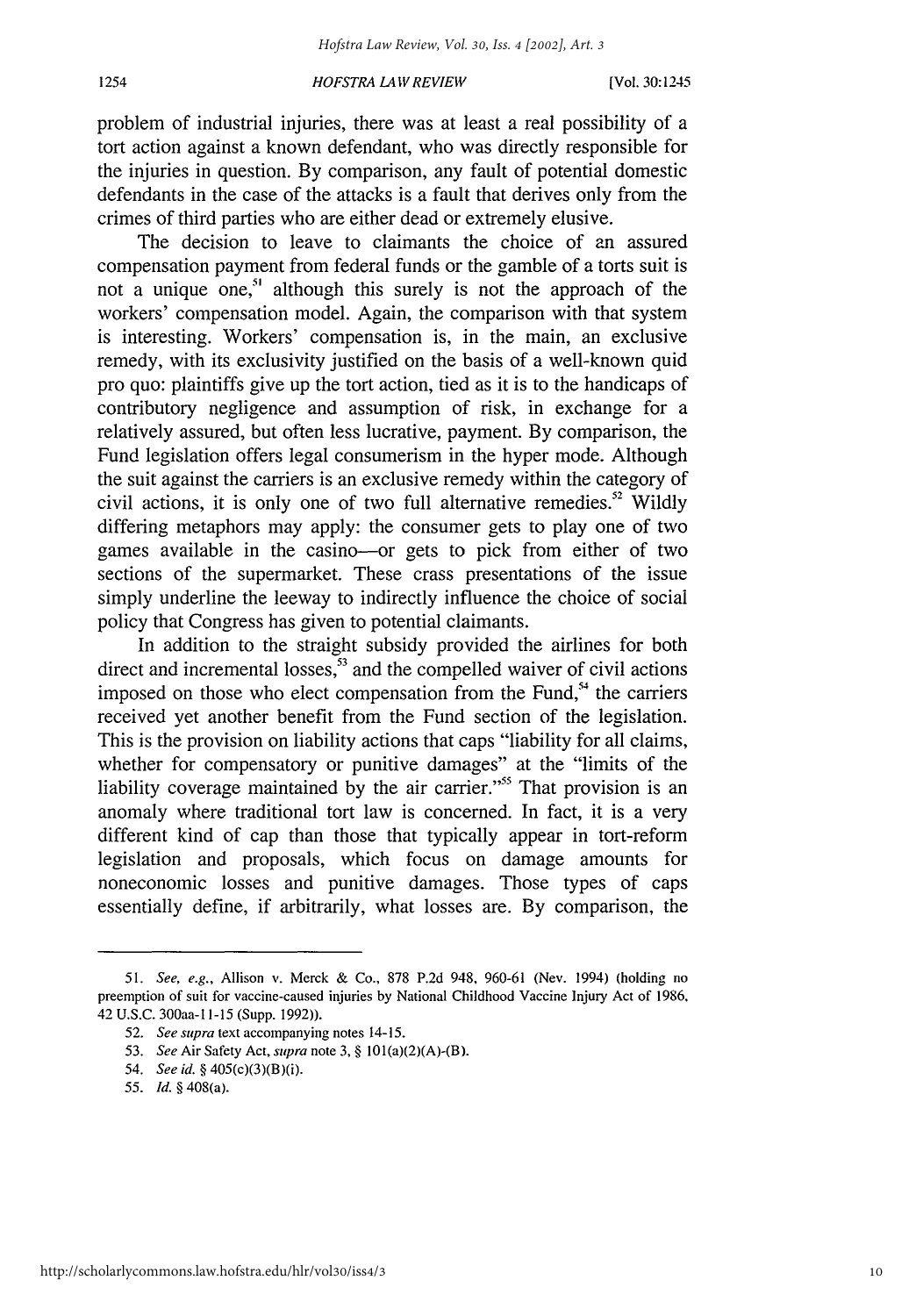#### *JURISPRUDENCE OF INJURY* 20021

Fund legislation implicitly acknowledges that legally recognized losses may be greater than insurance coverage but makes a public choice that constitutes a direct subsidy.

The usual stance of tort law, in harsh current slang, has been that entities that are careless on a large scale "deserve to die." Illustrative are the bankruptcies of many asbestos companies as well as of the maker of the Dalkon Shield. But for a variety of policy reasons, Congress in this statute enacted the view that the airlines deserved to live even if they were careless; indeed, it in effect said that they must live, for the health of the nation.

Another interesting feature of the Fund legislation is the breadth of its definition of the collateral sources that must be deducted from payments by the Fund.<sup>56</sup> Particularly striking is the inclusion of life insurance in the definition of deductible collateral sources, a choice that goes beyond traditional definitions of such payments.<sup>57</sup> Giving especially sharp point to Congress' decision to deduct collateral sources and to deduct them so broadly—as well as its apparent premise for doing so is the Special Master's explication of the definition of economic loss." There, he paraphrases the rules as mandating that his "schedules, tables, or charts should identify presumed determinations of economic loss up to a salary level commensurate with the 98th percentile of individual income in the United States."<sup>59</sup> He comments that "any methodology that does nothing more than attempt to replicate a theoretically possible future income stream would lead to awards that would be insufficient relative to the needs of some victims' families, and excessive relative to the needs of others." $\degree$  He also notes specifically that the requirement in the Act that he

consider "the individual circumstances of the claimant" indicates that the Special Master may consider a particular claimant's financial needs and resources, just as the Department [of Justice] and the Special Master considered the needs of the claimants in concluding that no claimant bringing a claim on behalf of a deceased victim should receive less than \$500,000 or \$300,000 before collateral source offsets.<sup>61</sup>

**61.** *Id.*

**<sup>56.</sup>** *See* Air Safety Act, *supra* note **3,** § 402(4).

**<sup>57.</sup>** *See, e.g.,* RESTATEMENT **(SECOND)** OF TORTS, § **920A cmt. c (1977).**

*<sup>58.</sup> See* Interim Rule, *supra* note **25,** at **66** Fed. Reg. **66,274, 66,278** (Statement **by** the Special Master).

*<sup>59.</sup> Id.* at **66** Fed. Reg. **66,278.**

**<sup>60.</sup>** *Id.*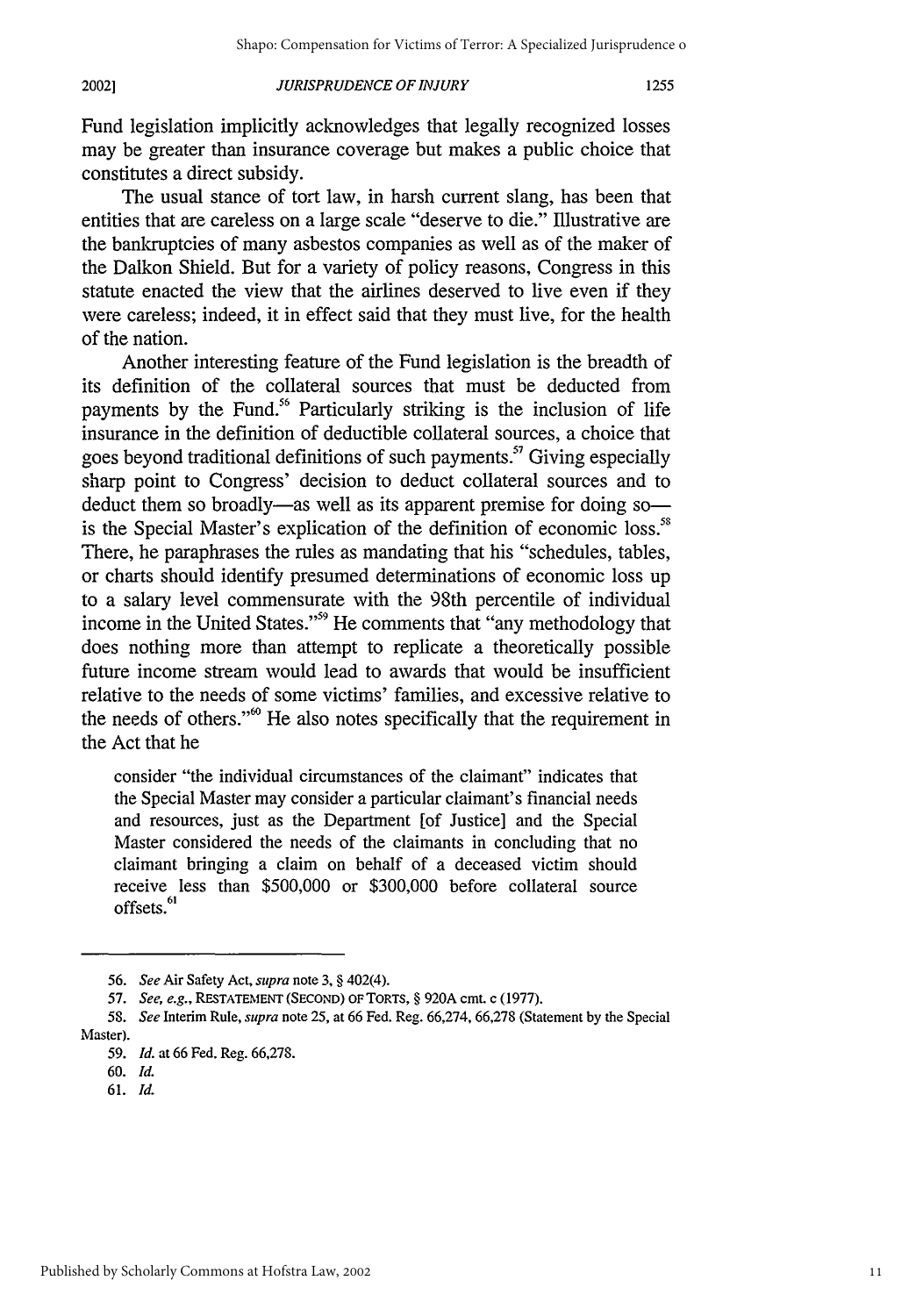Congress, the rules, and the Special Master thus all accept the proposition that social fairness requires taking need into account. But need is defined, in true capitalist style, as related closely to income levels. Illustratively, before collateral offsets the payments to survivors of a married victim who died at thirty-five with two dependent children would total \$809,426 if he was earning \$10,000, but would be \$4,542,828 if he was earning \$225,000. $\degree$  For a single decedent who was thirty-five and earning \$10,000 when she died, the payments—again before collateral offset—would be \$325,946 but they would be \$2,523,762 for someone earning \$225,000.<sup>63</sup>

These raw numbers are excellent examples of the reasons for the vexation of critical legal scholars about the inegalitarian nature of tort damages.<sup>64</sup> However, the rules do make a small bow to feminist analysis in providing that for nonearners, the Special Master may consider "replacement services and similar measures."<sup>65</sup> The bow is a restrained one because at least in their terms, the rules do not take into account the opportunity cost of homemakers who would net more money by putting their children in day care while they more fully realize their earnings potential.<sup>66</sup>

The rules make a clear set of choices about the dollar value of feelings and of life generally. Perhaps the most interesting of these is the presumption of a \$250,000 value for the noneconomic loss of decedents and an additional \$100,000 for that of spouses and each dependent.<sup>67</sup> Those familiar with the cases involving pre-impact fear of persons killed in air crashes will understand that this appears to be exceptionally generous with respect to the awful final moments of the decedents.<sup>68</sup> By contrast, the rules seem relatively stingy with respect to the affective losses of survivors. These arbitrary choices simply illustrate the incoherency—perhaps the necessary incoherency—of our theories of

<sup>62.</sup> *See* Presumed Loss Calculation Tables Before Any Collateral Offsets, Revised on August 27, 2002, at 12 ("Presumed Economic and Non-Economic Loss for a Married Decedent with 2 Dependent Children (Ages Newbom and 9 at Date of Death of Victim) Before Any Collateral Offset"), *available at* http://www.usdoj.gov/victimcompensation/vc-matrices.pdf (last modified Aug. 27, 2002).

<sup>63.</sup> *See id.* at 14 ("Presumed Economic and Non-Economic Loss for a Single Decedent Before Any Collateral Offset").

<sup>64.</sup> See, e.g., Richard Abel, *A Critique of Torts,* 37 UCLA L. REV. 785, 799 (1990) (saying that "[tiort damages deliberately reproduce the existing distribution of wealth and income").

<sup>65.</sup> Interim Rule, *supra* note 25, § 104.43, 66 Fed. Reg. at 66,286.

<sup>66.</sup> I am grateful to Martha Chamallas for remarks that led to this observation.

<sup>67.</sup> *See* Final Rule, *supra* note 26, § 104.44, at 66 Fed. Reg. 11246.

<sup>68.</sup> *See, e.g.,* Haley v. Pan Am. World Airways, Inc., 746 F.2d 311, 317-18 (5th Cir. 1984) (affirming \$15,000 award "for no more than four to six seconds of... anguish").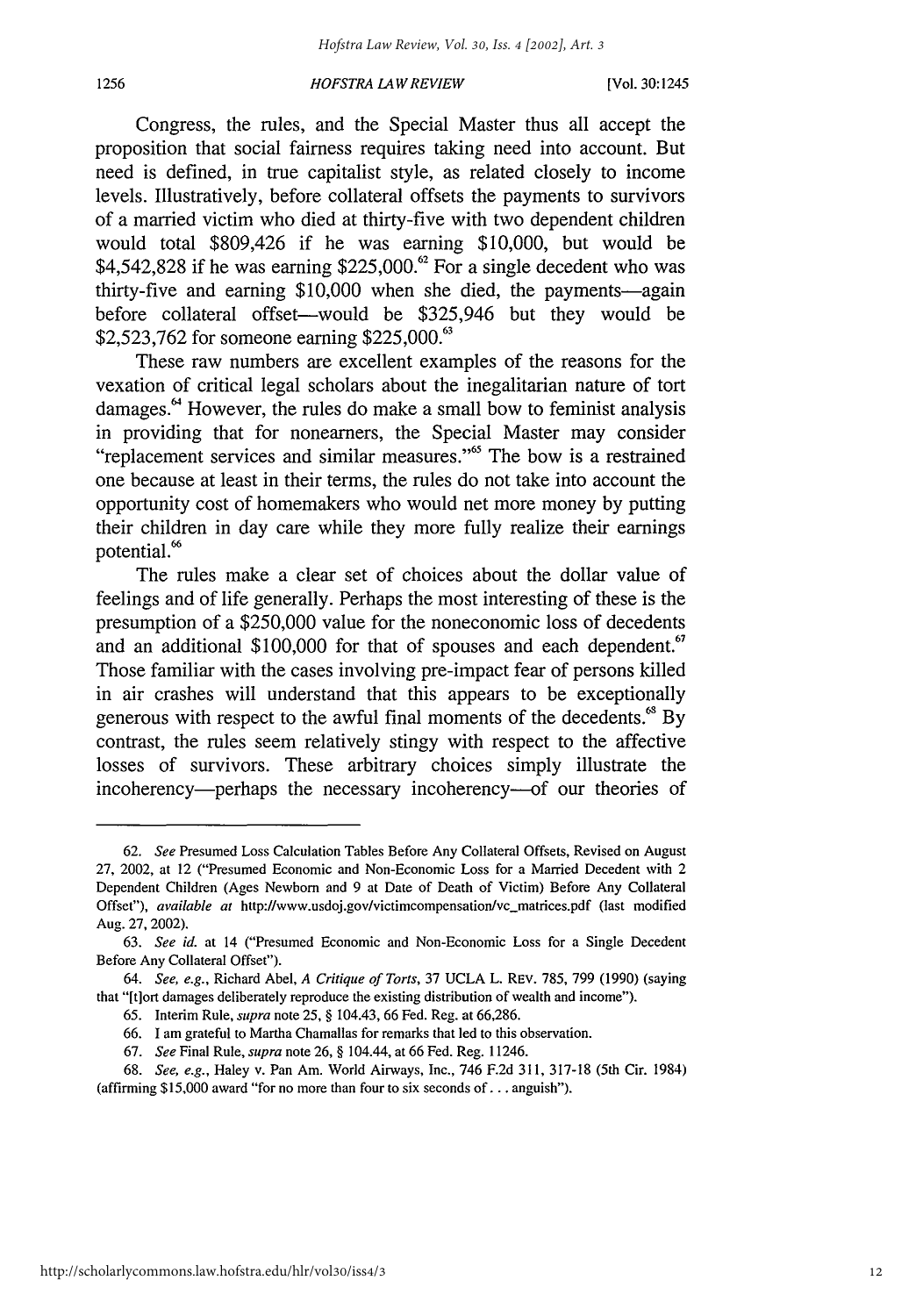#### *JURISPRUDENCE OF INJURY* **20021**

tort damages, especially damages for intangibles. Underlining the difficulty of quantifying affective relationships in precise dollar amounts is the change of the awards for spouses and dependents from \$50,000 in the Interim Final Rule to  $$100,000$  in the Final Rule.<sup>69</sup> The explanation is laconic, as it almost had to be: "After reviewing the public comments and meeting with numerous families of victims, we have decided to double [the \$50,000] amount to \$100,000 for the spouse and each dependent."<sup>70</sup>

Related benchmarks are the overall compensation minimums of \$500,000 for decedents with spouses or dependents and \$300,000 for single decedents with no dependents.<sup>71</sup> These are themselves arbitrary figures that could be criticized as too low-few would have the temerity to say that they are too high. What is significant is that they appear to codify a general belief that for a variety of reasons, stated and mostly unstated, the existence of a life itself has financial value. It is interesting in this connection that Congress, perhaps casually, specifically included the currently controversial concept of "hedonic damages" in the definition of "noneconomic losses." $\frac{1}{2}$ 

It is worth noting, at least incidentally, that the statutory references to those eligible for compensation do not appear to be rigorously logical. One may compare, in this regard, the statement of Congressional purpose "to provide compensation to any individual (or relatives of a deceased individual) who was physically injured or killed" in the attacks<sup>33</sup> with the definition of the category of eligible individuals as including "the personal representative of the decedent who files a claim on behalf of the decedent."<sup>74</sup> There appears to be a mixture here of traditional concepts of wrongful death and survival, but this is surely not unique in our existing state law.

## VI. CONCLUSION

The Fund legislation, and the losses that generated it, house many of the central arguments about how society should deal with injuries. In particular, they raise in a very emotional context the cross-equity problem among all kinds of injuries and misfortune more generally.

*<sup>69.</sup> Compare* Final Rule, *supra* note **26,** § 104.44, at **67** Fed. Reg. 11,246, *with* Interim Rule, *supra* note **25,** at **66** Fed. Reg. **66,286.**

**<sup>70.</sup>** Final Rule, *supra* note **26,** at **67** Fed. Reg. **11,239.**

**<sup>71.</sup>** *See* Interim Rule, *supra* note **25,** § 104.41, at **66** Fed. Reg. **66,274.**

**<sup>72.</sup>** Air Safety Act, *supra* note **3,** § 402(7).

**<sup>73.</sup>** *Id. §* 403.

<sup>74.</sup> *Id.* § 405(c)(2)(C).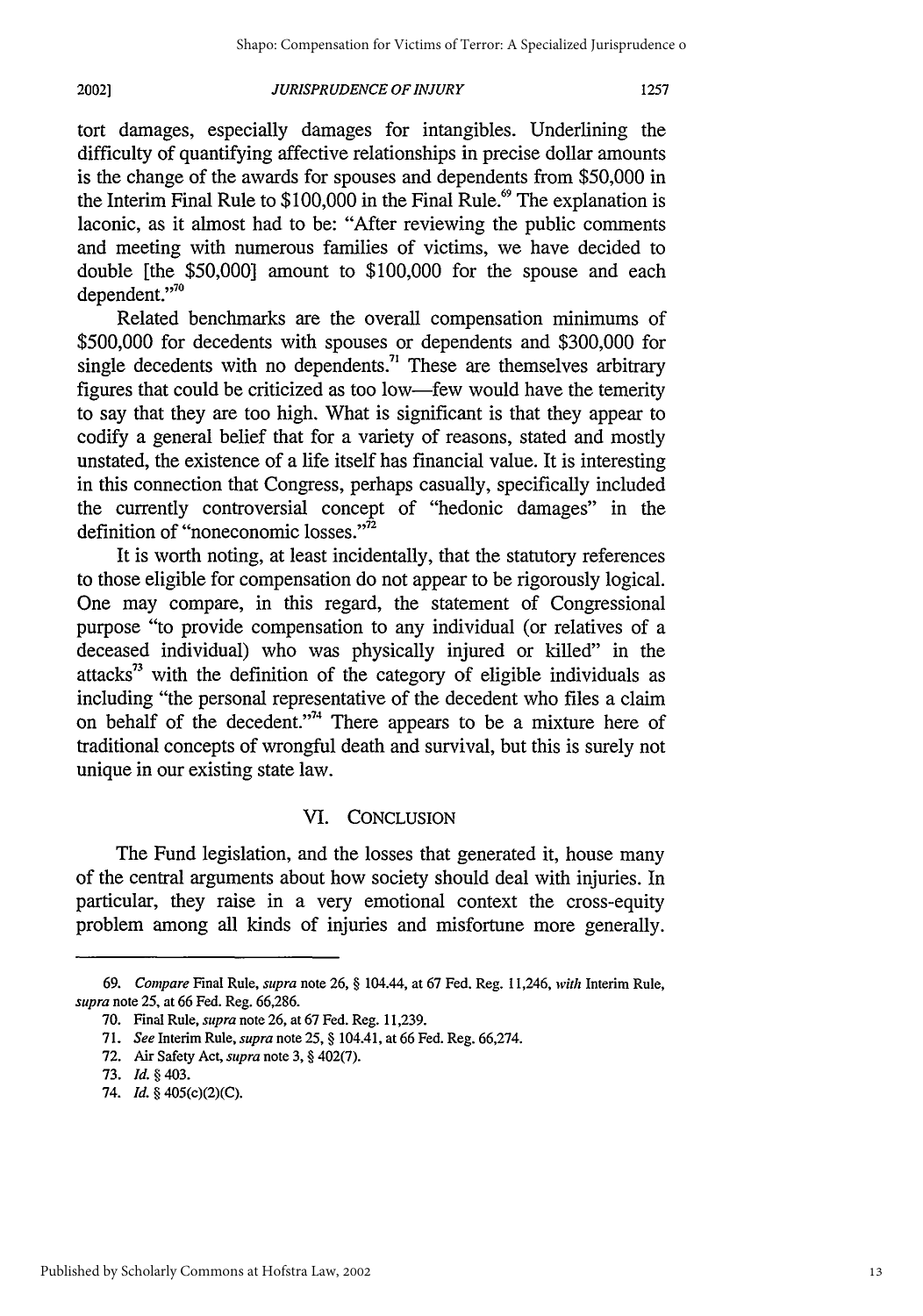From a social point of view, how do we distinguish the deserts of those who slip in the bathtub from those injured in the "second collision" of an allegedly uncrashworthy automobile? More relevantly, how do we distinguish those individuals from the firemen who were headed up into the Twin Towers as everyone else was coming down, and American soldiers who die from either hostile or friendly fire in Afghanistan-or Iraq?

Tort law provides only interstitial answers, and those only to the first pairing of victims, and Congress, as we have noted, is not likely to provide a comprehensive solution that encompasses all the cases. With no Tsar to place the issues in a general framework and settle them globally, the equity profile of compensation is a jagged one. On this battleground, symbolic disputants are the man who claims that a cap of a quarter of a million dollars on the intangible losses associated with the death of his wife spits on her memory and the person who accuses survivors of greed. And that battleground is political.

In creating the Fund, Congress tried to broker the politics of injury. What are we to make of this legislative patchwork, hastily constructed with the noblest intentions? Unlike the thoroughgoing New Zealand scheme, the Fund legislation carves out a narrow wedge of misfortune. Limited as it is to the relief of victims of events occurring in just three places on a single morning, the statute even contrasts with the workers' compensation laws and the varied no-fault statutes for motor vehicle accidents. All of those statutes embrace injuries that occur every day throughout their jurisdictions.

There will be many different interpretations of why, out of the broad spectrum of possible responses, Congress chose to create this Fund with its distinct provisions. Surely some of the distinguishing features of September 11 that led our national legislature to this solution include the unique occasion of an attack on the continental United States that caused thousands of deaths and the repetitively-broadcast television images of the events. Even the instigating cave-dwellers of Afghanistan saw—as we all did—the crashes, the fire, and the smoke as they rolled along miles of videotape.

Let me compare the day of the attack on Pearl Harbor, at the edge of my memories of boyhood. Without plumbing the comparative impact of print, radio, and television, I think that we can say that the events of September 11 turned out to be a quintessential television occasion. That would have been so even if those events had not been made for television, although it appears that in a very real sense their diabolical instigators planned them that way. By comparison, Americans who saw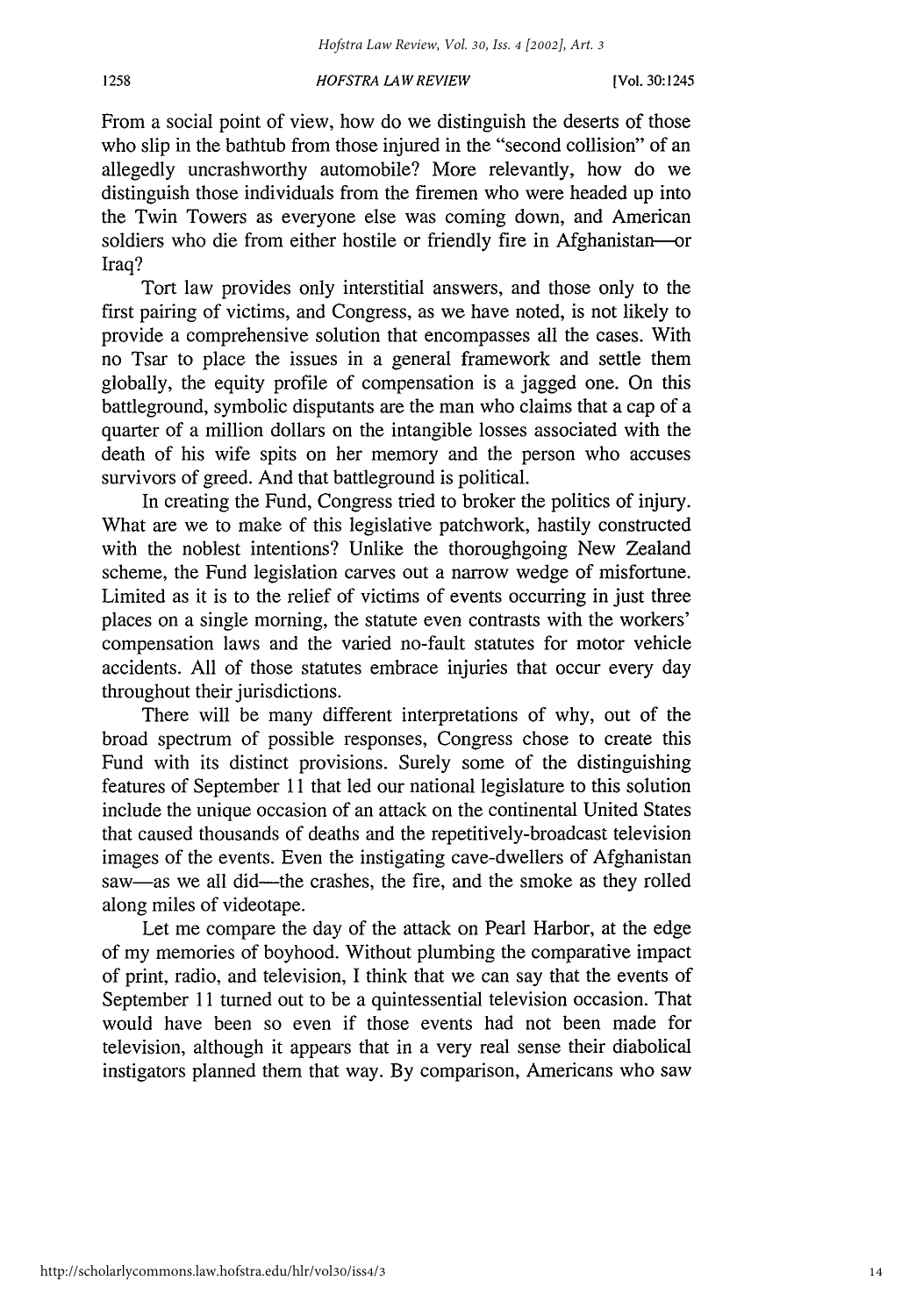#### *JURISPRUDENCE OF INJURY* 20021

films of the attack on Pearl Harbor saw them, if at all, in newsreels in theaters. And at the time, Hawaii was not a state and in any event was 2500 miles away from the country as it then was constituted. The attack on the continental United States in 2001 aroused many feelings, but one response that stands out and is manifested in the Fund legislation-and is further magnified by the subsequent anthrax cases—is a new sense of national vulnerability.

All of this has led to a unique form of public choice. The legislation has something for everyone, in response to a most tragic set of circumstances. It specifically pays off the airlines, it limits their liability in any event, it offers them a potential immunity-remarkably, one conferrable by choices made by victims and survivors-and it funds a wide range of losses for those victims and survivors from the general revenues.

Finally, it provides a certain balm for us all, in our continuing horror at the events, our collective compassion for the victims, and our increased sense of vulnerability. The film clips and reports of the discussions that a sometimes beleaguered Special Master has had with the survivors present a continuing drama that would be as familiar to Tocqueville as to devotees of soap operas. After the accelerated fashioning and passage of the statute, and the speedy drafting of the rules with the Special Master's explication, we are only in an intermediate stage of that drama. Now we appear to be witnessing a nationwide community conversation about the limits of compassion, the sharing of burdens, and even the vices of greed and envy.

A byproduct of the Fund statute is its teaching about the limits of traditional economic analysis. Perhaps the most noteworthy feature of the Fund legislation is its most obvious feature: the commitment of federal money for the relief of victims of what was not only perceived domestically as an attack on us all, but was intended in that way.

Churchill, perhaps the greatest figure of the twentieth century in light of his combined accomplishments, captured the core of the situation with his characteristic eloquence, concision and humanity. In his war memoirs, he describes how his insistence on a national insurance scheme for bomb damage arose from his view of a demolished restaurant in Margate:

The proprietor, his wife, and the cooks and waitresses were in tears. Where was their home? Where was their livelihood? Here is a privilege of power. I formed an immediate resolve .... I dictated a letter to the Chancellor of the Exchequer laying down the principle that